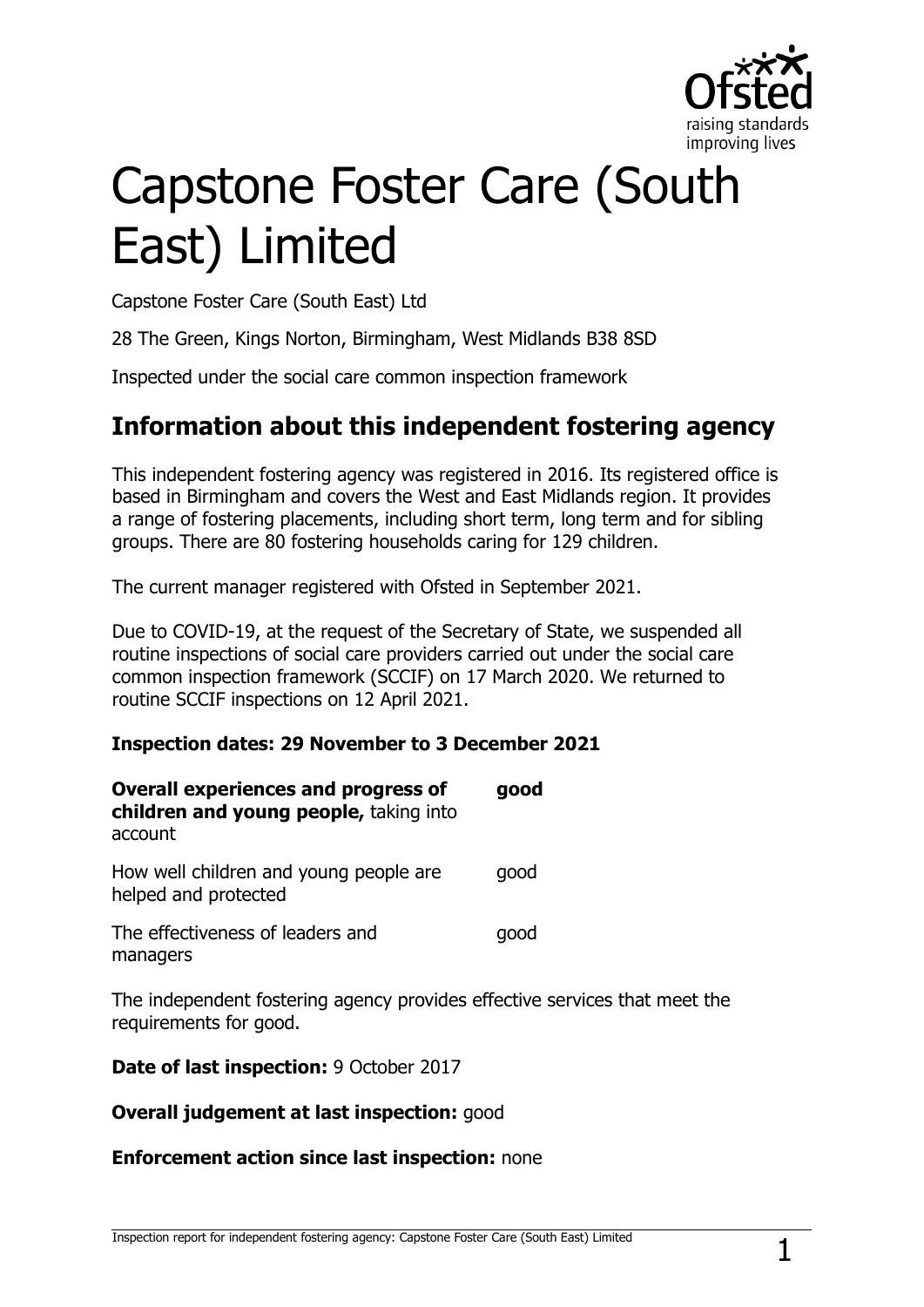

# **Inspection judgements**

#### **Overall experiences and progress of children and young people: good**

Children placed with foster carers in this agency make good progress. Children told inspectors that they are happy in their homes and know that their foster carers are invested in them and their futures. Foster carers' homes are places of nurture where there are opportunities for children to thrive. Supervising social workers carefully consider whether foster carers can meet children's needs before they join families. As a result, these are mostly successful matches. Some children find exceptional security in their foster homes, either through adoption, special guardianship orders or staying put arrangements. As a result of this support and care, children feel settled and at home.

Foster carers understand how important children's families are to them. They readily help children to see them, in line with their plans. Social workers report that foster carers manage these sometimes-complex relationships skilfully. This helps children's time with family and friends to be positive. It also helps children maintain their important links to others.

Children make progress in education. During the period of social restrictions due to COVID-19, foster carers supported children's education. For some children this was a strong period of stability. The agency worked hard to support foster carers' needs during this period as well. They provided practical support as well as resources to enhance well-being. These measures and support helped children to feel safe during a very difficult time.

Children who live out of their home area do not wait long for supportive services. There are times when the agency could push for quicker outcomes, but these occasions are far from the norm. The agency has a clinical support service. This means that, once agreed, children can receive the support they need swiftly in conjunction with their plans. This responsive offer means that children and foster carers can receive support when they need it.

Foster carers and supervising social workers receive training from the clinical support service. Despite this developing support, there are some gaps in training for foster carers. For example, there is insufficient training about complex health needs and children with disabilities, and equality and diversity is not central to the agency's training offer. There are foster carers who have not completed training in the safe management of medication or are not up to date with safe caring. Some foster carers also feel that training is not deepening their skills and understanding. Without this essential training, foster carers may not have the skills to help children meet their full potential. This is a missed opportunity as foster carers are keen to be the best they can be for children.

Children are central to the thinking of their foster carers and staff in the agency. There are regular opportunities for children to share their views about their care. However, the methods for gaining feedback and engagement with children, including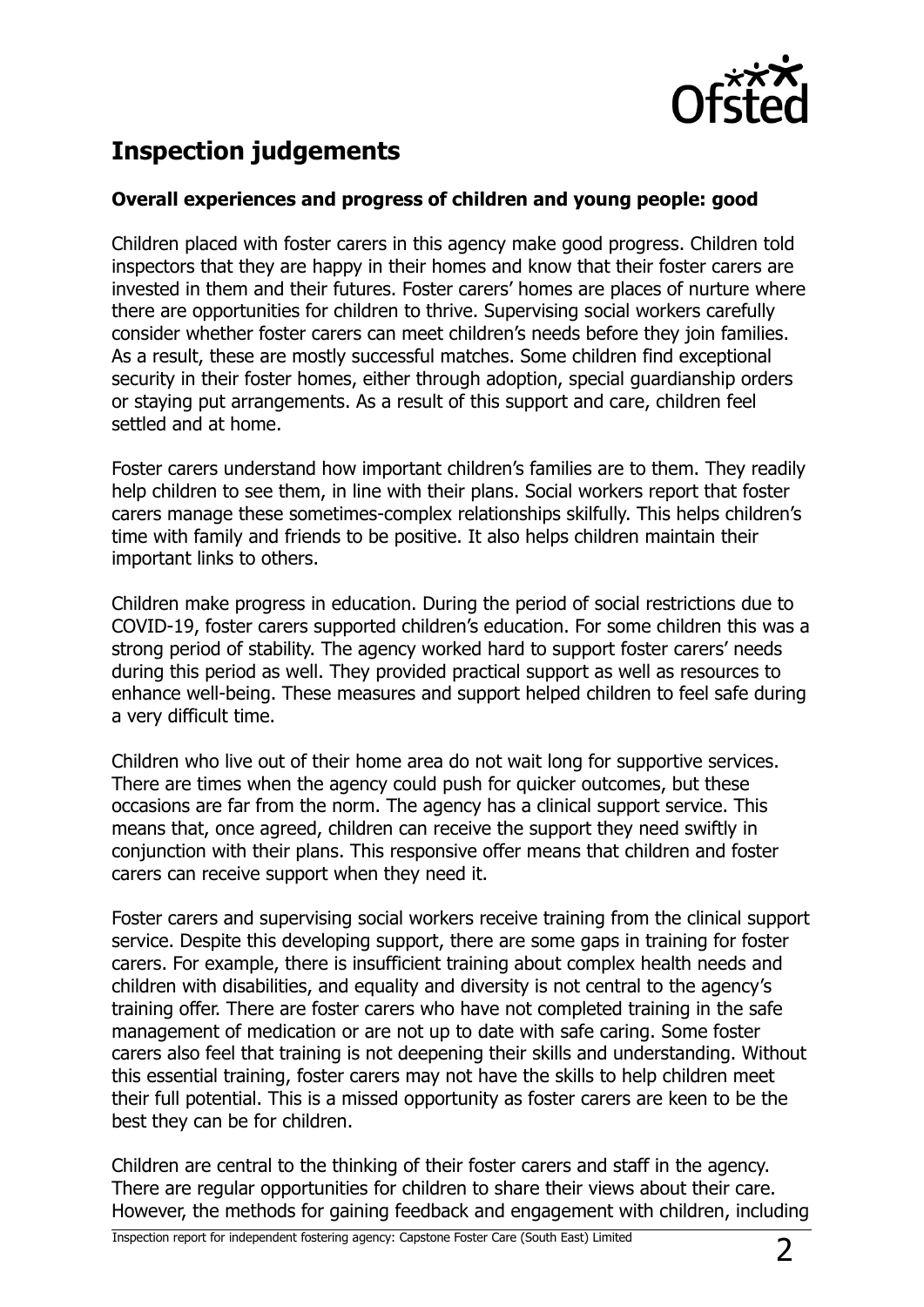

through activities, are largely aimed at literate neurotypical children. Foster carers help children who need more support to contribute their views. Disappointingly, the response provided by the agency on children's views is not accessible to them. As a result, a small number of children are unintentionally excluded. Leaders in the agency have fully understood this and have committed to changing this approach quickly.

Foster carers have a variable experience of assessment, which the agency commissions externally. Due to a lack of oversight, some foster carers experienced significant delays to their assessment and changes of assessor. This has led to some foster carers feeling frustrated. The new registered manager noted this issue soon after her arrival and has made changes. There are early indications that under the registered manager's watchful eye, improvements are being made. This system is in its early days and so the longer-term effectiveness of this is not yet assured.

#### **How well children and young people are helped and protected: good**

Supervising social workers and foster carers understand children's risks well. Comprehensive safe-caring risk assessments support foster carers with their parenting role. When needed, supervising social workers work with foster carers closely to put in place more guidance. Managers review risk regularly and share their findings with senior managers. As a result, help is there when needed.

Children rarely go missing. When they do, foster carers follow the correct procedures and they look for them. At these times, supervising social workers and managers offer boundless help. Foster carers consider this invaluable. Supervising social workers work closely with foster carers to understand why children go missing in the first place. As a result of this curiosity, foster carers develop measures to help children feel safe.

The registered manager takes all allegations about foster carers seriously. She quickly informs relevant partner agencies, in line with good practice. When needed, the agency undertakes detailed investigations and reviews standards of care. These are then considered by the fostering panel, even if foster carers resign during any investigation. External safeguarding partners have confidence in the registered manager's ability and her collaborative approach. She is transparent in her communication with other professionals. This includes challenging decisions if she is not satisfied. It is clear that children's best interests drive the agency's decisions and practice.

Managers ensure that recruitment of staff is robust and detailed. The agency has adapted their approach to recruitment due to the demand for experienced social workers. But they have not compromised on safer recruitment. Therefore, the staff who help children have the skills, knowledge and experience to safeguard them.

Foster carers very rarely use restraint, and only within agreed agency policy. When this happens, supervising social workers reflect with foster carers to help their development. If necessary, the agency's physical intervention trainers support foster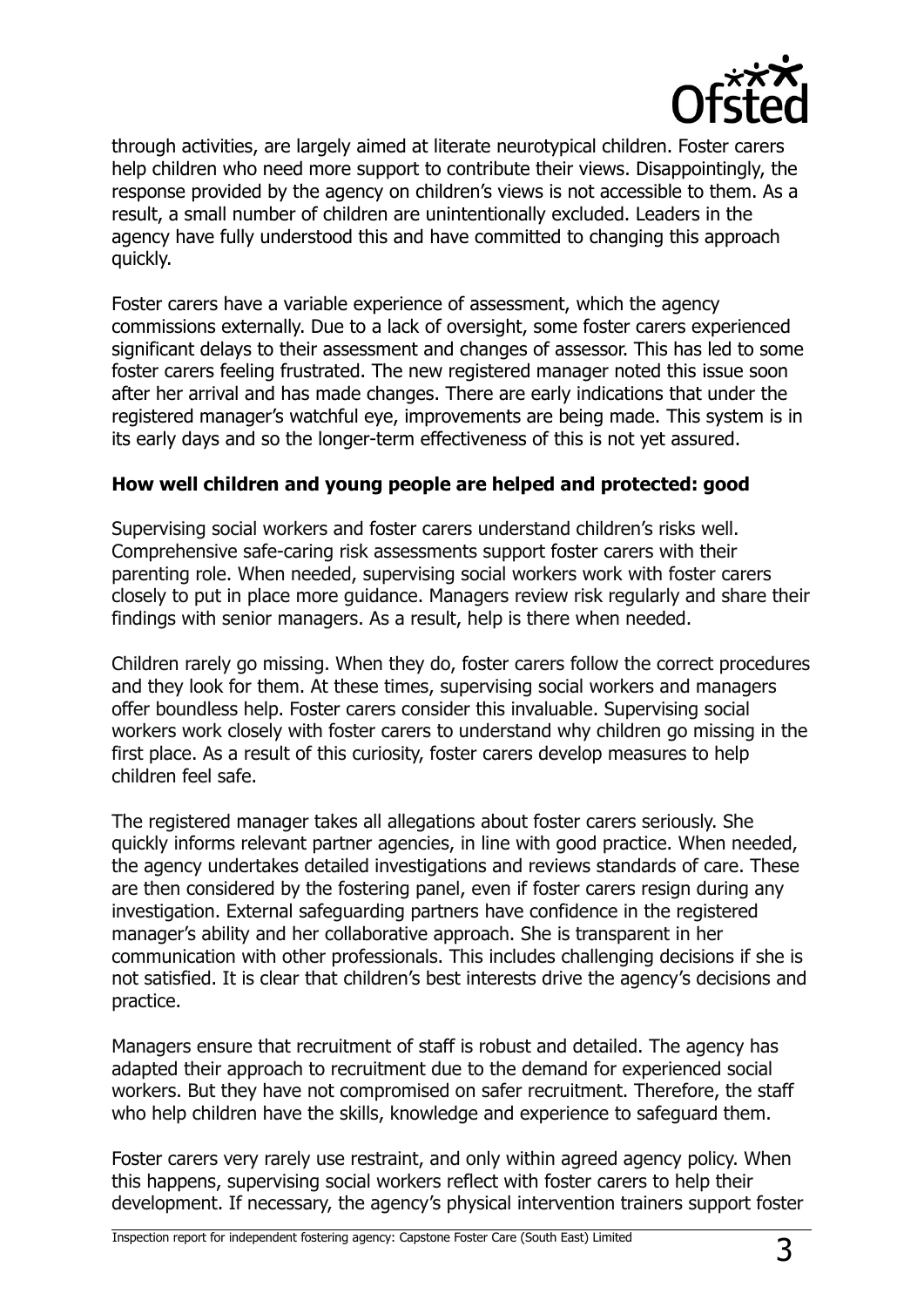

carers to develop de-escalation techniques. This means that restraints are only used as a last resort to keep children and others safe, and they are rarely repeated.

#### **The effectiveness of leaders and managers: good**

The newly registered manager is ambitious and respected. Along with the new senior leadership team she has raised the bar for standards of practice. The registered manager is aware that there has been a period of staff instability and is recruiting staff who share her values. This means that foster carers and children have the support they need and deserve.

Staff in the agency have deep respect for the foster carers they support. Staff worked hard during the period of social restrictions due to COVID-19 to help foster carers manage children at home. Now that restrictions have eased, the agency has put on an appreciation event for foster carers to emphasise how much they value them. One supervising social worker told inspectors, 'The dedication our foster carers have for our children is just amazing. It is a privilege to work with them and be there to help them achieve what they do with the children.'

The fostering panel is challenging and effective. It provides a good-quality assurance function. The agency decision-maker makes reasoned decisions, with clear qualifying determinations. The agency decision-maker, the fostering panel chair and the registered manager meet regularly. This adds to the strong quality assurance. The panel includes a good range of professionally curious, qualified and experienced professionals. As a result, they make recommendations based on the strengths and vulnerabilities of foster carers. Panel members undergo training to help them fulfil their roles and responsibilities. This ensures that they keep up with developments in practice.

The registered manager is developing monitoring systems to ensure that there are consistent good outcomes. These systems are not yet fully effective, notably in relation to commissioned services. For example, one independent reviewing officer has been significantly delayed in providing foster carer review paperwork to the agency decision-maker. There is also minimal staff involvement in the skills to foster course, where prospective foster carers learn about the role. The registered manager has made some changes to address these issues. But these are not yet embedded.

Children make progress through their relationships with caring and attuned foster carers. Managers make sure they have oversight of children's day-to-day experiences. However, the regular progress monitoring uses an unclear scoring system. This makes it hard to understand true progress over time. The reports also do not make it clear how foster carers and supervising social workers will help children to stretch their progress. In addition, the agency does not have essential statutory documents for several children. This means that the agency does not have the guidance they need to fully inform foster carers about their overarching plans.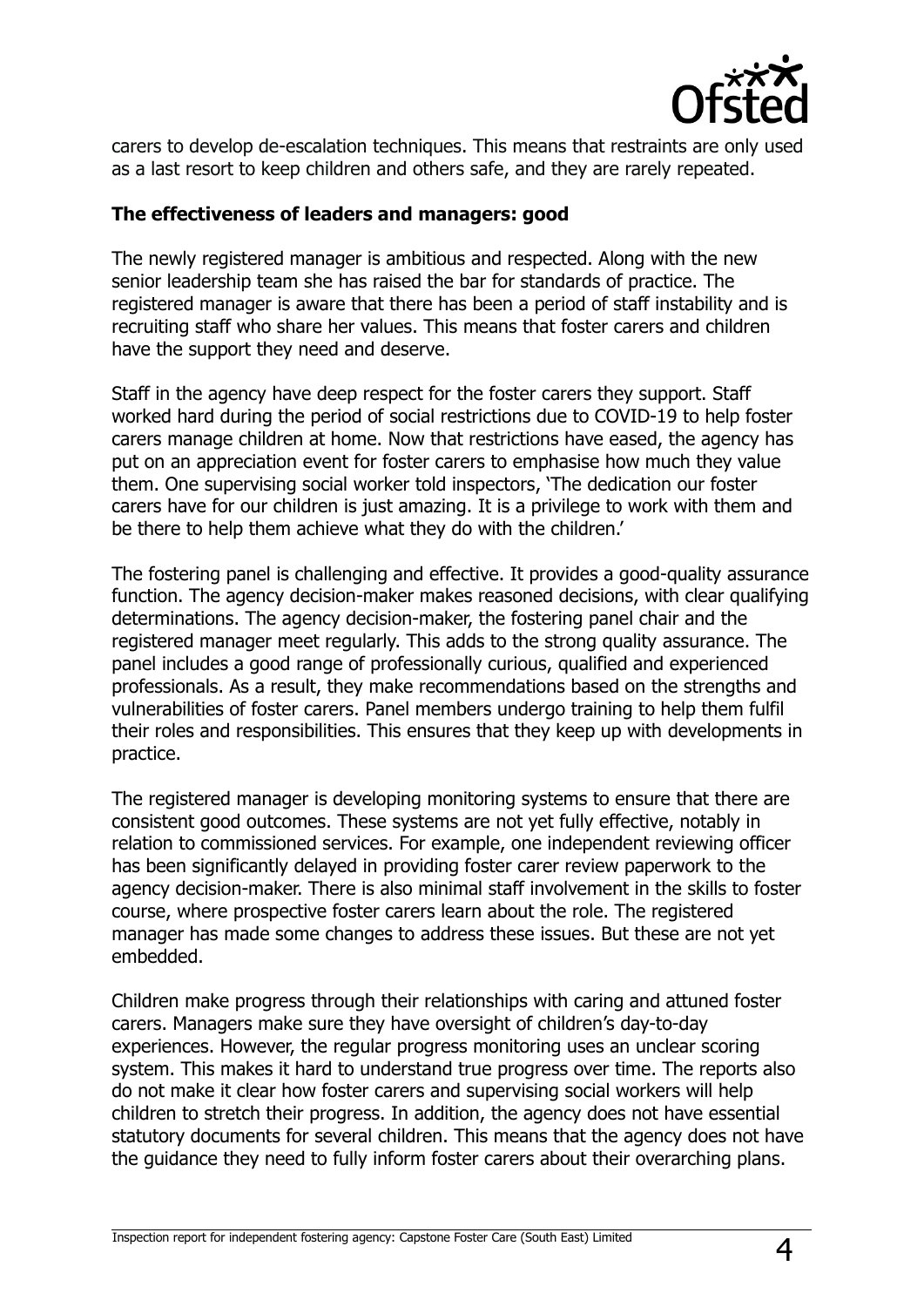

Managers develop the staff who help foster carers. They have regular supervision, where managers challenge and support practice. Staff have access to training from the clinical team, which develops their skills. However, staff do not have training relevant to all types of fostering that the agency has in their statement of purpose. They have also not completed training relevant to children's specific needs. This means that foster carers do not always receive informed support. Despite this, foster carers feel emotionally supported by staff and this helps them to be there for children.

Staff and managers have excellent relationships with important professionals in children's lives. Managers provide excellent child-centred responses to the rare complaints they receive. As a result, children benefit from cohesive networks that work well together.

Leaders and managers are aware of their strengths and weaknesses. They have plans in place to address the shortfalls. The registered manager's knowledge and approach gives confidence to partners, foster carers, children and the regulator.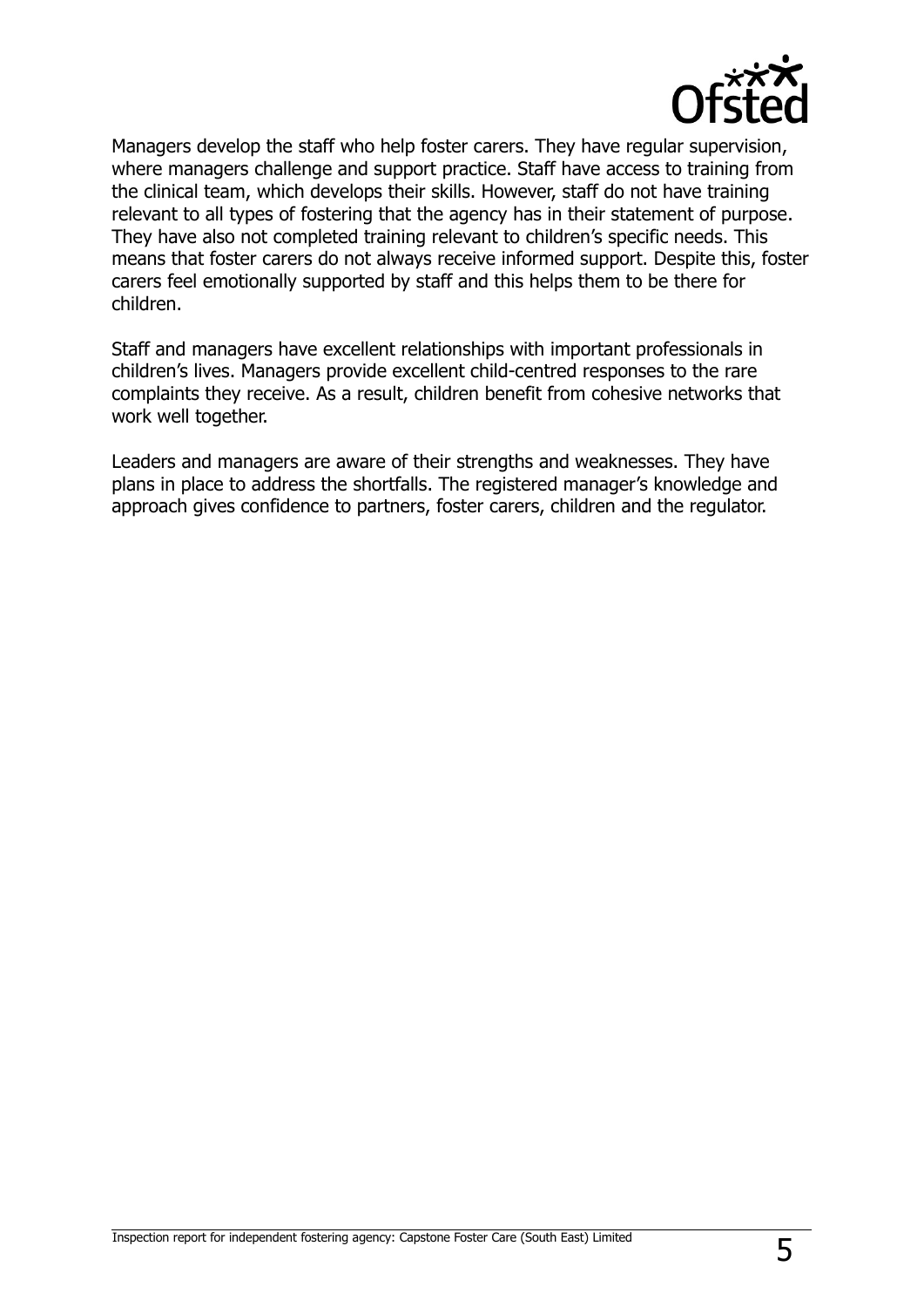

## **What does the independent fostering agency need to do to improve? Statutory requirements**

This section sets out the actions that the registered person(s) must take to meet the Care Standards Act 2000, Fostering Services (England) Regulations 2011 and the national minimum standards. The registered person(s) must comply within the given timescales.

| <b>Requirement</b>                                                                                                                                                                                                                                                                                                                                                                                                                                                                                                                  | Due date        |
|-------------------------------------------------------------------------------------------------------------------------------------------------------------------------------------------------------------------------------------------------------------------------------------------------------------------------------------------------------------------------------------------------------------------------------------------------------------------------------------------------------------------------------------|-----------------|
| The fostering service provider must provide foster parents<br>with such training, advice, information and support, including<br>support outside office hours, as appears necessary in the<br>interests of children placed with them.<br>(Regulation $17(1)$ )                                                                                                                                                                                                                                                                       | 24 January 2022 |
| In particular, the registered manager must ensure that foster<br>carers are suitably trained to support the children they care<br>for, both in terms of training specific to children and in<br>general.                                                                                                                                                                                                                                                                                                                            |                 |
| The fostering service provider must ensure that, in relation to<br>any child placed or to be placed with a foster parent, the<br>foster parent is given such information, which is kept up to<br>date, as to enable him to provide appropriate care for the<br>child, and in particular that each foster parent is provided<br>with a copy of the most recent version of the child's care<br>plan provided to the fostering service provider under<br>regulation 6(3)(d) of the Care Planning Regulations.<br>(Regulation $17(3)$ ) | 24 January 2022 |
| In particular, the registered manager must ensure that all<br>statutory documents are in place for each child and, if not,<br>escalate this at pace to ensure they are received.                                                                                                                                                                                                                                                                                                                                                    |                 |

### **Recommendations**

■ The registered person should ensure that children's wishes and feelings are sought in a way that is accessible and inclusive of all children, including those with additional needs. The registered person should also enable all children to be able to access and understand the outcomes of any surveys and ensure that activities take account of all children's needs so they can be fully included. ('Fostering services: national minimum standards', 1.7)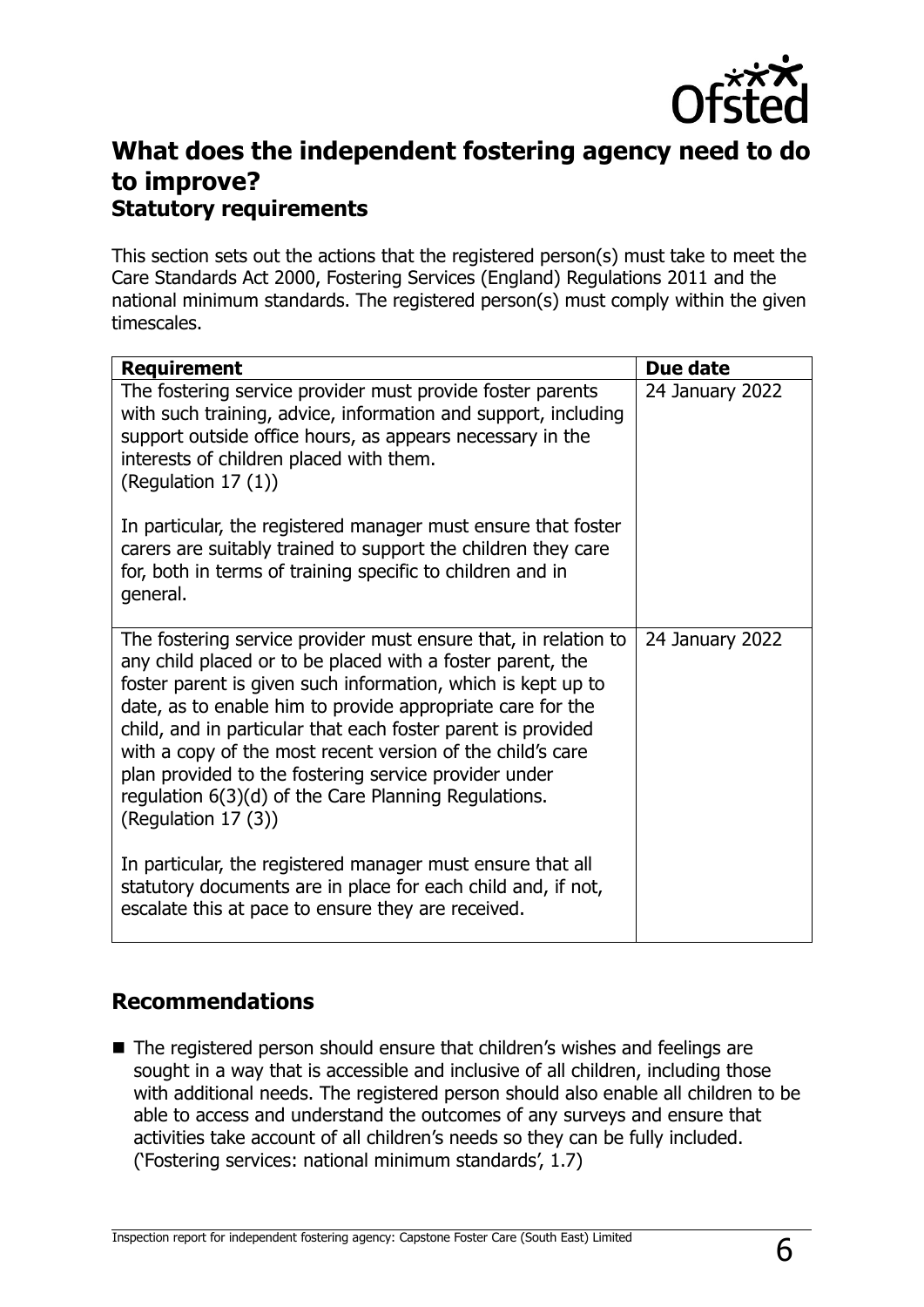

- The registered person should ensure that staff complete training relevant to their role to support carers and children. ('Fostering services: national minimum standards', 23.1)
- The registered person should ensure that they have oversight of all services that are commissioned to fulfil a function of the agency. This includes assessments of foster carers' suitability, foster carer reviews, training and specialist support services. ('Fostering services: national minimum standards', 25.1)
- The registered person should ensure that the monitoring of outcomes for children is clear to understand for foster carers, external professionals and children. This should include how children's progress will be supported to achieve those outcomes. ('Fostering services: national minimum standards', 31.7)

## **Information about this inspection**

Inspectors have looked closely at the experiences and progress of children and young people using the 'Social care common inspection framework'. This inspection was carried out under the Care Standards Act 2000 to assess the effectiveness of the service, how it meets the core functions of the service as set out in legislation, and to consider how well it complies with the Fostering Services (England) Regulations 2011 and the national minimum standards.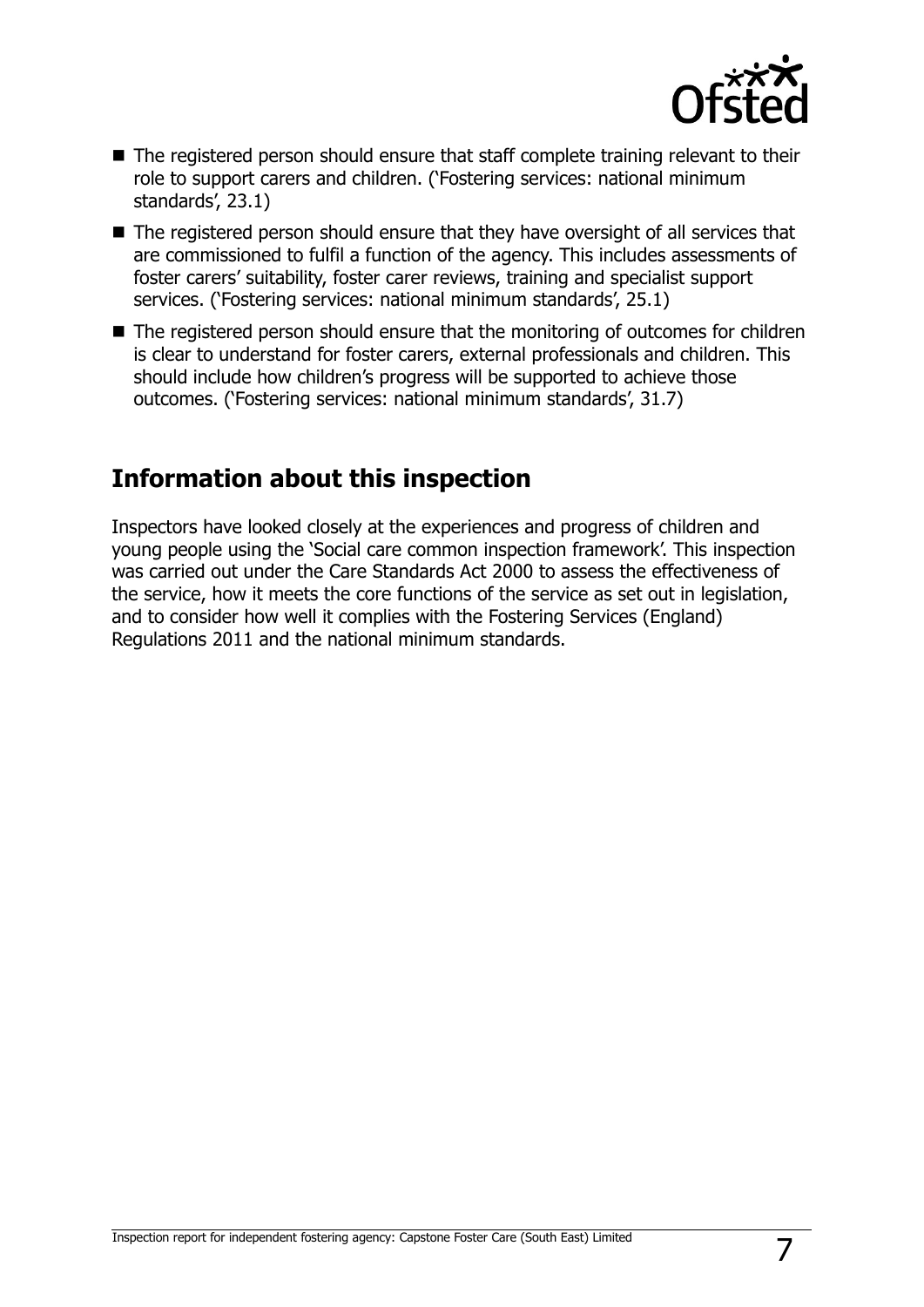

## **Independent fostering agency details**

**Unique reference number:** 1237336

**Registered provider:** Capstone Foster Care (South East) Ltd

**Registered provider address:** Beech House, Wootton St Lawrence, Basingstoke, Hampshire RG23 8PE

**Responsible individual:** Jacci Kirkland

**Registered manager:** Erin Campbell

**Telephone number:** 0121 374 2650

**Email address:** erin.campbell@capstonefostercare.co.uk

## **Inspectors**

Karol Keenan, Social Care Inspector Dawn Bennett, Social Care Inspector Christy Wannop, Social Care Inspector